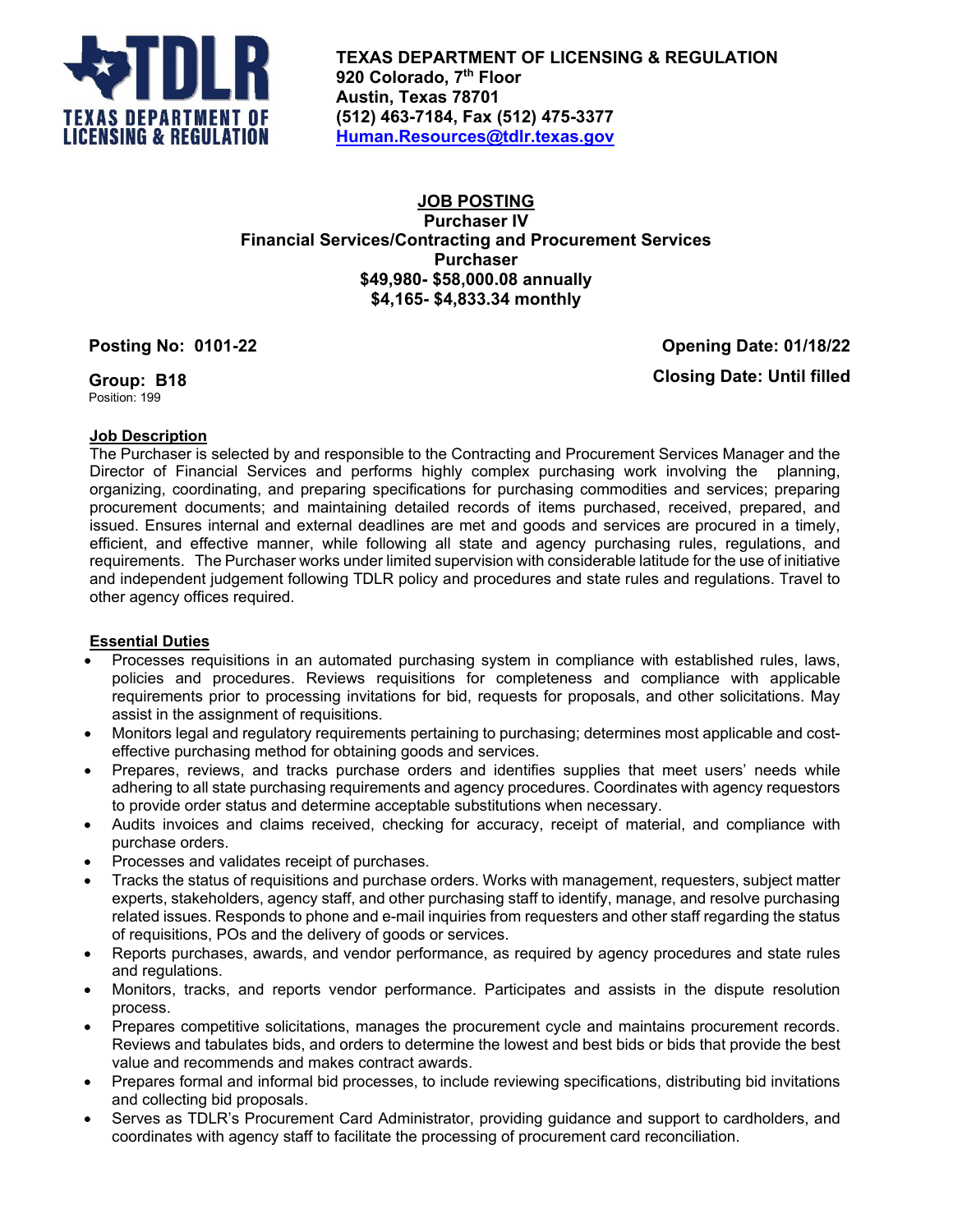- Collaborates with agency staff on development of contract management planning documents. Reviews contract monitoring activities to ensure project objectives are satisfied and all related tasks are identified, scheduled, and completed on time. Processes related contract documentation.
- Maintains and reviews purchasing and procurement records and the maintenance of files.
- May assist with negotiating contracts, contract renewals, and amendments.
- Facilitates compliance with the agency's good faith effort criteria, promoting the utilization of HUB vendors for all procurements.
- May be cross trained to perform other section tasks in specialized purchases, procurements, and contracts.
- Assists with special projects.
- Complies with division and/or agency training requirements.
- Keeps management appropriately informed of ongoing activities and critical matters affecting the operations and well-being of the agency.
- Demonstrates a spirit of teamwork and support for other members of agency staff while upholding the agency's core values.
- Adheres to all agency personnel policies and performs related work as assigned.

## **Minimum Requirements**

Three (3) years of progressive purchasing experience or experience in a purchasing-related field in the private or public sector and one (1) year of experience in purchasing for a Texas State Agency required. Experience with enterprise resource planning systems or CAPPS is preferred. Certification as a Certified Texas Contract Developer (CTCD) or Certified Texas Procurement Manager (CTPM) preferred, or ability to obtain CTCD certification within six months of hire, or as classes are available. Certified Texas Contract Manager (CTCM) preferred. Graduation from an accredited four-year college or university with major course work in business, public administration, accounting, management or a related field is preferred and may substitute for one (1) year of the general purchasing experience requirement. Experience in reviewing and writing specifications. Experience in developing formal and informal bid solicitations. Must possess a valid class C driver's license and proof of auto liability insurance. This position requires the ability to drive an agency and/or personal vehicle, as well as the ability to lift heavy boxes, up to 50 pounds.

*Veterans, Reservists or Guardsmen with an MOS or additional duties that fall in the fields of 51 C- Acquisition, Logistics and Technology, 920 B- Supply Systems Technician, 020- Finance and Supply, 0402- Logistics Officer or other related fields pertaining to the minimum experience requirements may meet the minimum qualifications for this position and are highly encouraged to apply.*

### **Additional Military Crosswalk information can be accessed at:**

[http://www.hr.sao.texas.gov/Compensation/MilitaryCrosswalk/MOSC\\_PropertyManagementandProcurement.](http://www.hr.sao.texas.gov/Compensation/MilitaryCrosswalk/MOSC_PropertyManagementandProcurement.pdf) [pdf](http://www.hr.sao.texas.gov/Compensation/MilitaryCrosswalk/MOSC_PropertyManagementandProcurement.pdf)

### **Remarks**

**The successful candidate will have:** Knowledge of purchasing methods and procedures; of state procurement statutes, principles and practices; of asset record keeping; and, of assigned commodities and products on the open market. Knowledge of reporting procedures; of supply sources; and, of the principles of accounting. Skill in the use of operating a computer using Microsoft Office applications and electronic databases; in problem solving, including asking appropriate questions; and, in identifying resources to obtain necessary information. Ability to understand and carry out complex instructions; to perform mathematical computations; and, to evaluate bids. Ability to develop methods and procedures for locating supply sources; to maintain a system of record keeping; and, to determine acceptable substitutions for products. Ability to establish and maintain effective working relationships with agency employees, vendors and suppliers; to communicate effectively; and, to coordinate multiple work tasks simultaneously and manage conflicting priorities in order to meet

Email or fax applications to: TDLR, Human Resources Office, P.O. Box 12157, Austin Texas 78711, Fax (512) 475-3377. E-mail [Human.Resources@tdlr.texas.gov.](mailto:Human.Resources@tdlr.texas.gov) **Resumes will not be accepted in lieu of State Applications. Applications not completely filled out may be rejected. Only typed applications will be considered.**